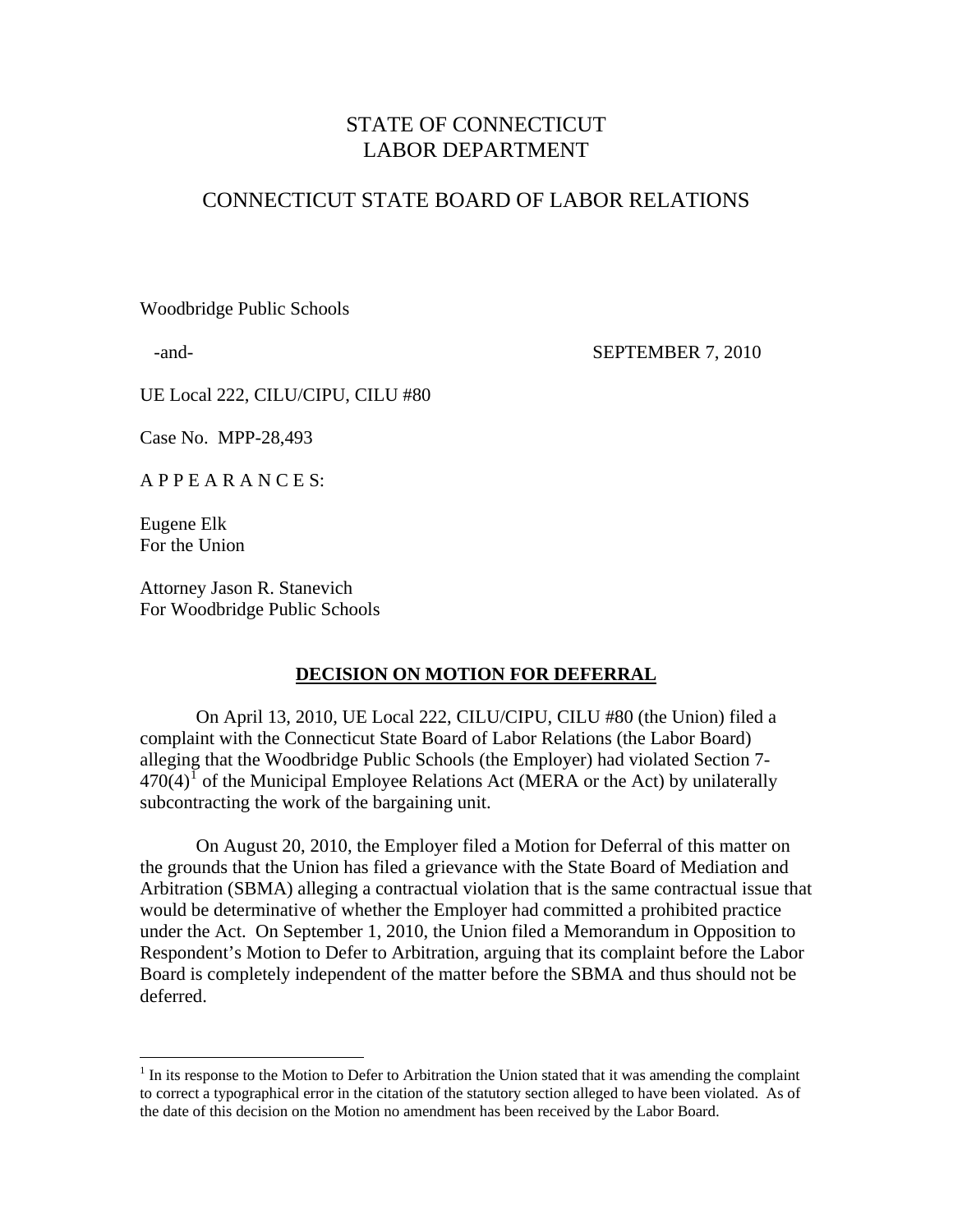#### **DISCUSSION**

 The Employer argues that the hearing scheduled in this matter for September 9, 2010 should be postponed and that the Labor Board should defer to the grievance arbitration process. The Employer argues that this matter involves a breach of contract and the Union invoked the grievance procedure in the contract on the same issue that is before this Labor Board in the prohibited practice complaint. The Union objects to the Motion for Deferral, arguing that the prohibited practice complaint is wholly independent of its claim before the SBMA that the Employer breached the collective bargaining agreement. It further argues that its claim that the Employer unilaterally changed an established past practice by subcontracting the Union's work.<sup>[2](#page-1-0)</sup> We agree with the Union and deny the Motion for Deferral for the reasons set forth below.

 As we noted in *Norwalk Third Taxing District*, Decision No. 3676 (1999) we have never wholly adopted the deferral principle set forth by the National Labor Relations Board (NLRB) in **Collyer Insulated Wire**, 192 NLRB 837 (1971). Deferral to arbitration is a discretionary doctrine, rather than a mandatory one. *Id*. The Employer, in its argument urging deferral, cites to our decisions in *City of Groton (Police),* Decision No. 1134 (1973), *Town of Orange (Police Department)*, Decision No. 1581 (1977) and *City of New London*, Decision No. 2411 (1985). We do not find that the principles discussed in the cases cited by the Employer require the deferral to arbitration in this case.

 In *City of New London, supra*, this Labor Board held that it will decline to address an issue of contract interpretation if such issue has been grieved and the union failed to pursue binding arbitration after denial of the grievance on the merits. In *New London*, *supra,* we noted that:

The rule that we have set forth in the present case is similar to our longstanding policy of post-arbitral deferral. It has always been the rule of both this Board and the NLRB that when a prohibited practice or unfair labor practice case turns upon an interpretation of a collective bargaining agreement, the labor relations agency will defer to an arbitration award resulting from prior resort to the grievance procedure. In such cases we do require that the arbitral proceedings were "fair and regular," the parties had agreed to be bound by the arbitral award and the award is not repugnant to the purposes and policies of the labor relations statutes. See *New Fairfield Board of Education*, Decision No. 1555 (1978**)**; *Spielberg - Manufacturing Co.,* 112 NLRB 1080 (1955).

 $\overline{a}$ 

<span id="page-1-0"></span><sup>&</sup>lt;sup>2</sup>The Union's complaint alleges, "[t]he Woodbridge BOE has violated and continues to violate Section 7-470(4) of the MERA by unilaterally subcontracting bargaining unit work." The Union argues in its Memorandum in Opposition to the Motion to Defer that the allegation in its complaint is a unilateral change in the past practice of subcontracting bargaining unit work.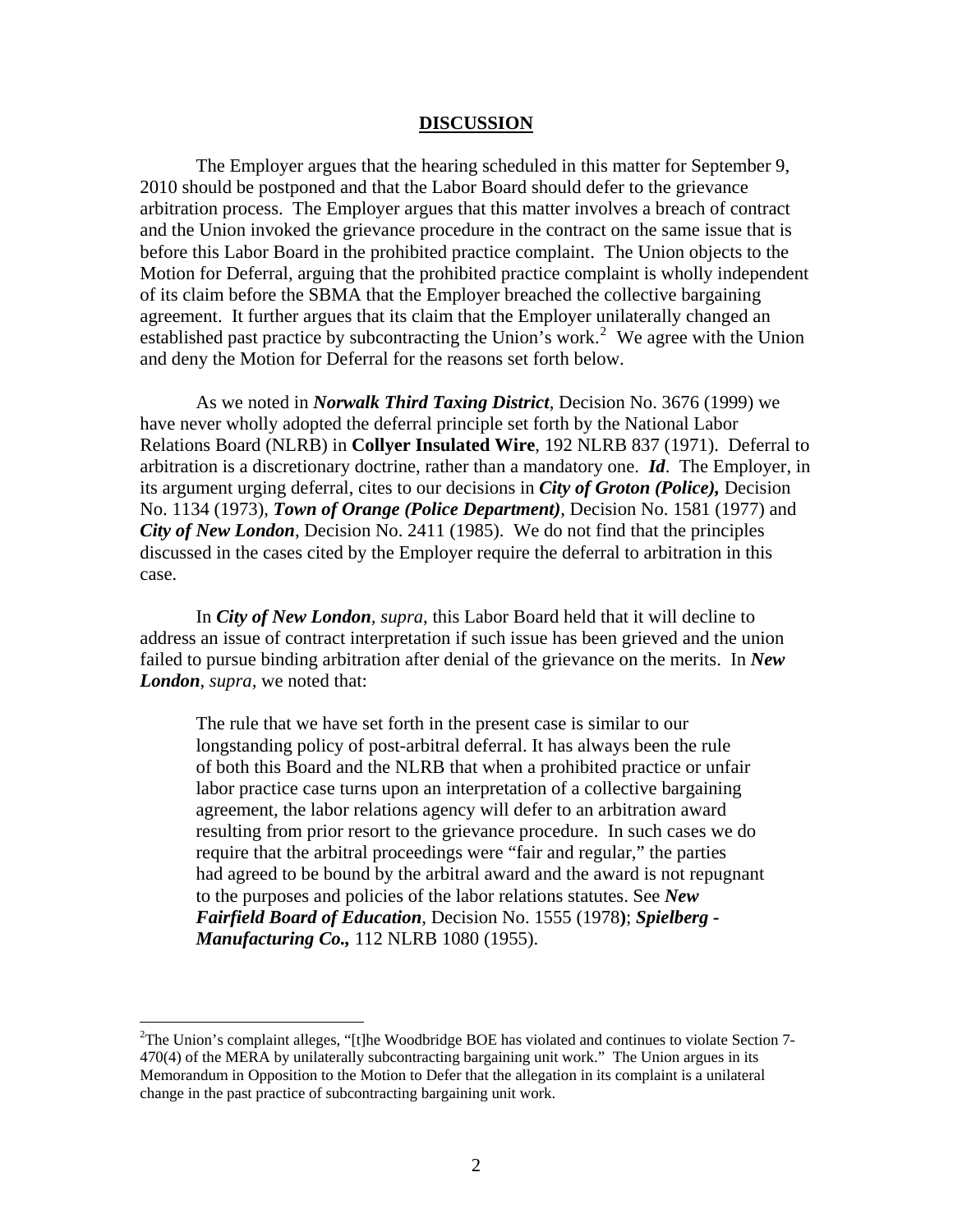That is not the case here. The grievance alleging a breach of specific provisions of the collective bargaining agreement brought to the SBMA and is currently pending. As such, there has been no ruling interpreting a specific provision of the collective bargaining agreement relevant to the matter before the Labor Board.

 The Employer also urges us to defer to arbitration under our decision in *City of Groton (Police), supra*, in which we held that the arbitration process will be preferred when the unilateral action on the part of an employer alleged to consist solely of a breach of the collective bargaining agreement without a claim of bad faith or repudiation. The Union in this case argues that it has not solely alleged a breach of the collective bargaining agreement but has claimed that the Employer has unilaterally subcontracted bargaining unit work in violation of the Act. The Union claims that this case is governed by the analysis set forth in *City of New Britain*, Decision No. 3290 (1995) and that interpretation of a provision of the collective bargaining agreement would only be an issue if the Employer raises it as a defense. The Employer in its Motion to Defer acknowledges that it intends to raise as a defense to the Union's complaint that the collective bargaining agreement permits its unilateral action. Given these claims we cannot, on the face of the Union's complaint, find that it relates solely to a breach of contract claim. The claim of unilateral change in a past practice is properly within our jurisdiction. *Norwalk Third Taxing District*, Decision No. 3676 (1999).

 Lastly, the Employer argues the facts in *Town of Orange (Police Department)*, *supra,* are directly analogous to the facts in the instant dispute. That case centered on the interpretation of a specific contractual provision that had been submitted to arbitration but had not yet been decided by the panel. However, the claim of the Union here, as noted above, does not involve the interpretation of specific provision of the collective bargaining agreement but rather a claim of unilateral subcontracting of bargaining unit work. We do not find the decision in *Town of Orange, supra,* controlling in this case.

 For the reasons stated above, we deny the Employer's Motion to Defer to Arbitration and exercise our jurisdiction over this matter. The request to postpone the hearing set for September 9, 2010 is denied.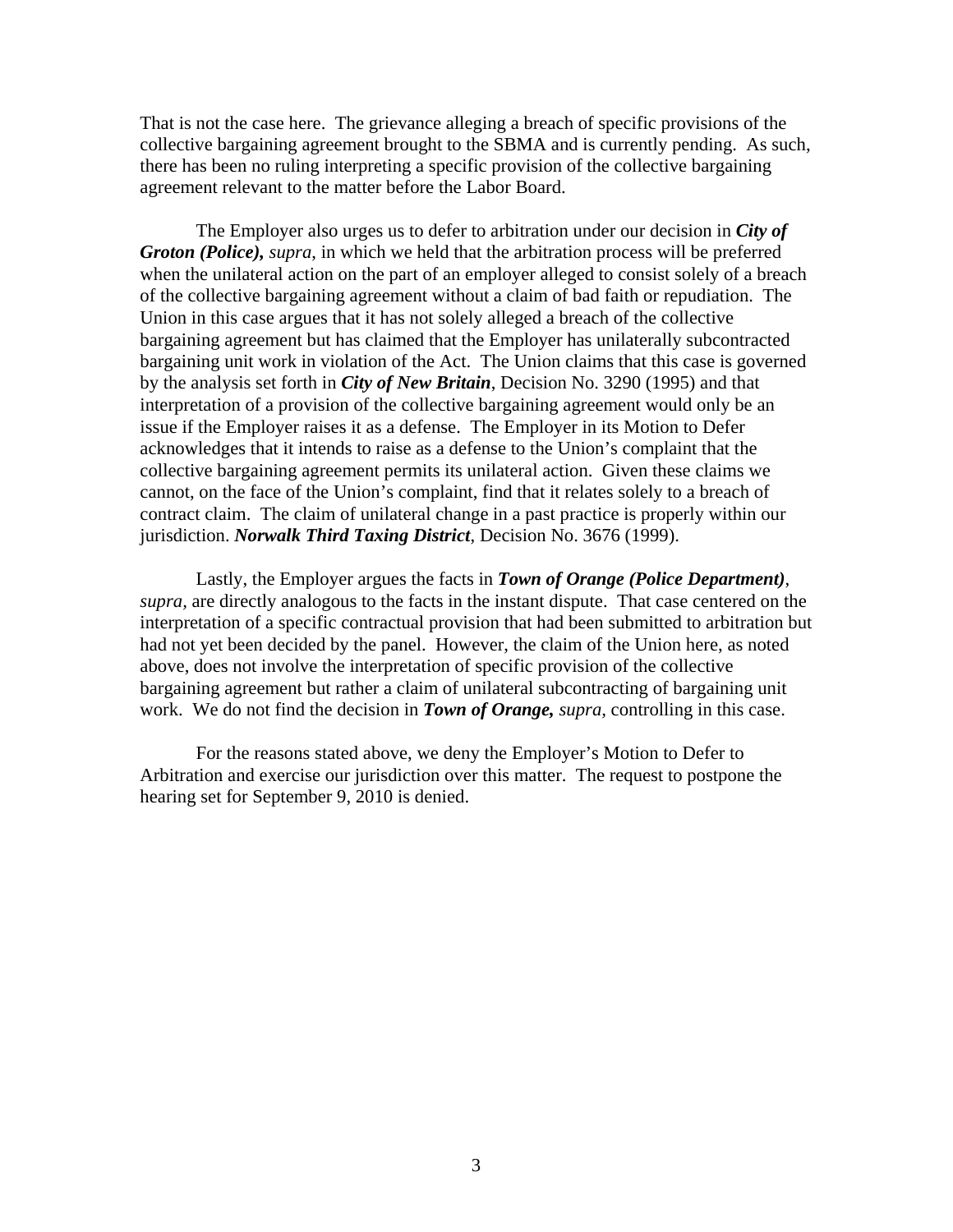### **ORDER**

 By virtue of and pursuant to the power vested in the Connecticut State Board of Labor Relations by the Municipal Employee Relations Act, it is hereby **ORDERED** that:

 The Motion for Deferral filed by the Woodbridge Public Schools in this matter is **DENIED.** 

## CONNECTICUT STATE BOARD OF LABOR RELATIONS

 Robert A. Dellapina Robert A. Dellapina Board Member

 Patricia V. Low Patricia V. Low Board Member

 Wendella Ault Battey Wendella Ault Battey Board Member